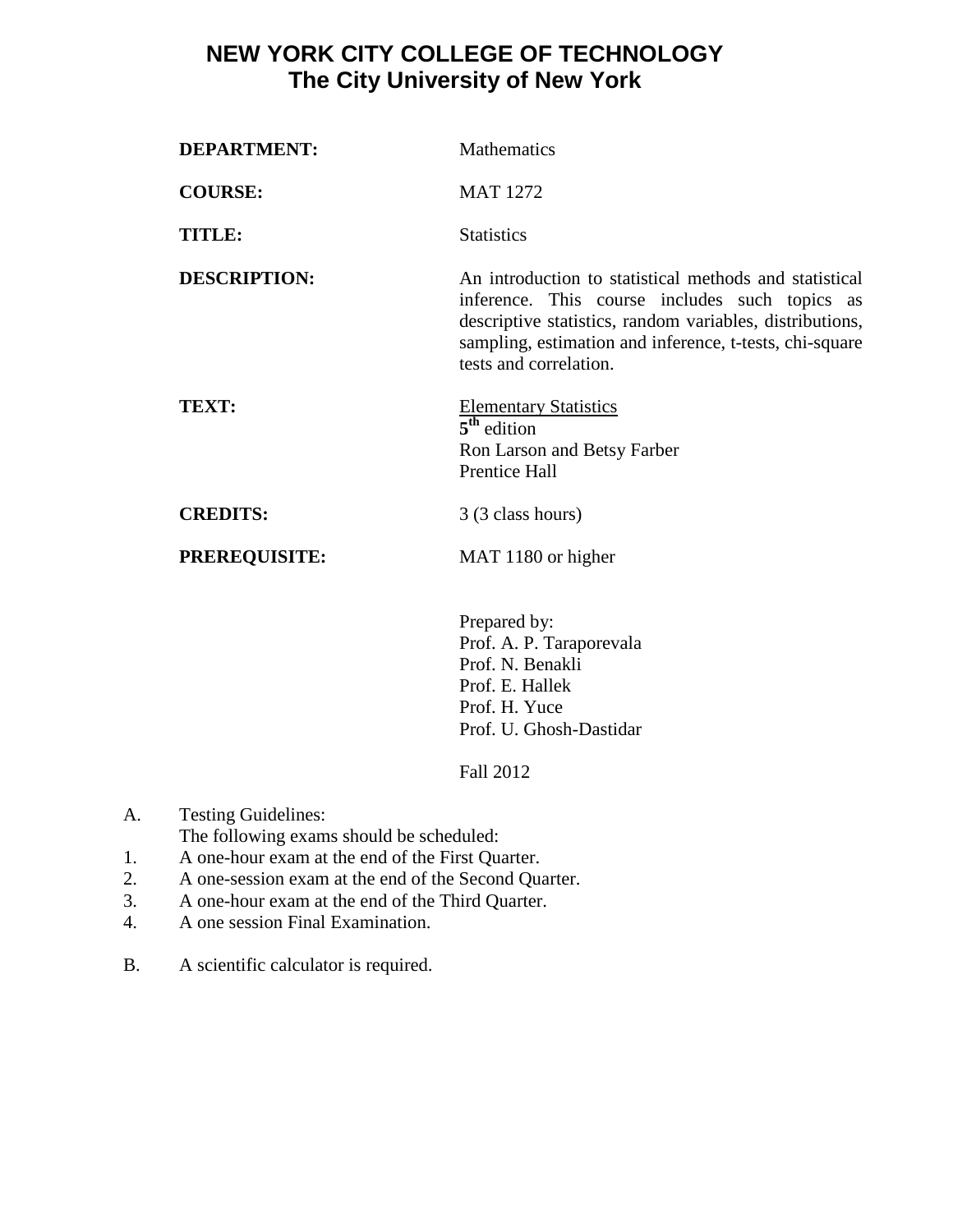# **Course Intended Learning Outcomes/Assessment Methods**

| <b>Learning Outcomes</b>                                                                                                  | <b>Assessment Methods</b>                                         |  |  |
|---------------------------------------------------------------------------------------------------------------------------|-------------------------------------------------------------------|--|--|
| 1. Collect, organize and graph raw data.                                                                                  | activities<br>discussion,<br>Classroom<br>and<br>homework, exams. |  |  |
| 2. Compute statistical parameters (mean, median,<br>mode, average deviation, variance, and sample<br>standard deviation). | Classroom activities<br>discussion,<br>and<br>homework, exams.    |  |  |
| 3. Identify the binomial distribution and bell-shaped<br>distributions (normal, t-distribution).                          | activities<br>Classroom<br>discussion,<br>and<br>homework, exams. |  |  |
| 4. Do simple counting arguments and apply simple<br>probabilities to events.                                              | activities<br>Classroom<br>discussion,<br>and<br>homework, exams. |  |  |
| <b>5.</b> Determine if the data supports a hypothesis to a<br>given level of significance.                                | activities<br>Classroom<br>discussion,<br>and<br>homework, exams. |  |  |
| <b>6.</b> Find the least squares regression line.                                                                         | activities<br>Classroom<br>discussion,<br>and<br>homework, exams. |  |  |

# **General Education Learning Outcomes/Assessment Methods**

| <b>Learning Outcomes</b>                                                                                                                | <b>Assessment Methods</b>                                         |  |  |
|-----------------------------------------------------------------------------------------------------------------------------------------|-------------------------------------------------------------------|--|--|
| <b>1.</b> Gather, interpret, evaluate, and apply information<br>discerningly from a variety of sources.                                 | activities<br>discussion,<br>Classroom<br>and<br>homework, exams. |  |  |
| 2. Understand and employ both quantitative and<br>qualitative analysis to solve problems.                                               | Classroom<br>activities<br>discussion,<br>and<br>homework, exams. |  |  |
| 3. Employ scientific reasoning and logical thinking.                                                                                    | activities<br>Classroom<br>discussion,<br>and<br>homework, exams. |  |  |
| 4. Communicate effectively using written and oral<br>means.                                                                             | activities<br>Classroom<br>discussion.<br>and<br>homework, exams. |  |  |
| <b>5.</b> Make meaningful and multiple connections<br>between mathematics and other areas of study leading<br>to a major or profession. | activities<br>Classroom<br>discussion,<br>and<br>homework, exams. |  |  |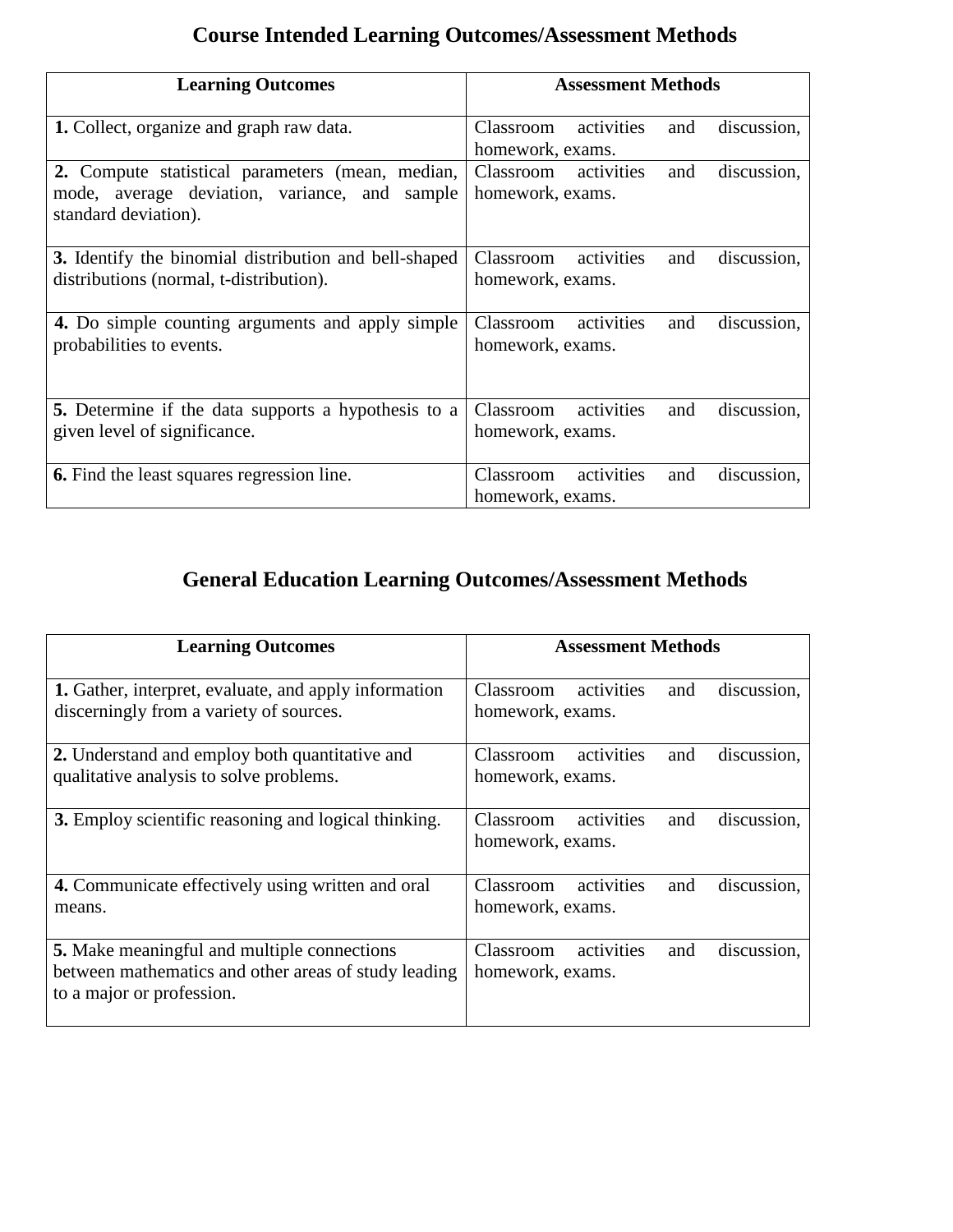### **Mathematics Department Policy on Lateness/Absence**

A student may be absent during the semester without penalty for 10% of the class instructional sessions. Therefore,

| If the class meets: | The allowable absence is: |
|---------------------|---------------------------|
| 1 time per week     | 2 absences per semester   |
| 2 times per week    | 3 absences per semester   |

#### Students who have been **excessively absent and failed the course at the end of the semester will receive either**

- the WU grade if they have attended the course at least once. This includes students who stop attending without officially withdrawing from the course.
- the WN grade if they have never attended the course.

In credit bearing courses, the WU and WN grades count as an F in the computation of the GPA. While WU and WN grades in non-credit developmental courses do not count in the GPA, the WU grade does count toward the limit of 2 attempts for a developmental course.

### **The official Mathematics Department policy is that two latenesses (this includes arriving late or leaving early) is equivalent to one absence**.

Every withdrawal (official or unofficial) can affect a student's financial aid status, because withdrawal from a course will change the number of credits or equated credits that are counted toward financial aid.

## **New York City College of Technology Policy on Academic Integrity**

Students and all others who work with information, ideas, texts, images, music, inventions, and other intellectual property owe their audience and sources accuracy and honesty in using, crediting, and citing sources. As a community of intellectual and professional workers, the College recognizes its responsibility for providing instruction in information literacy and academic integrity, offering models of good practice, and responding vigilantly and appropriately to infractions of academic integrity. Accordingly, academic dishonesty is prohibited in The City University of New York and at New York City College of Technology and is punishable by penalties, including failing grades, suspension, and expulsion. The complete text of the College policy on Academic Integrity may be found in the catalog.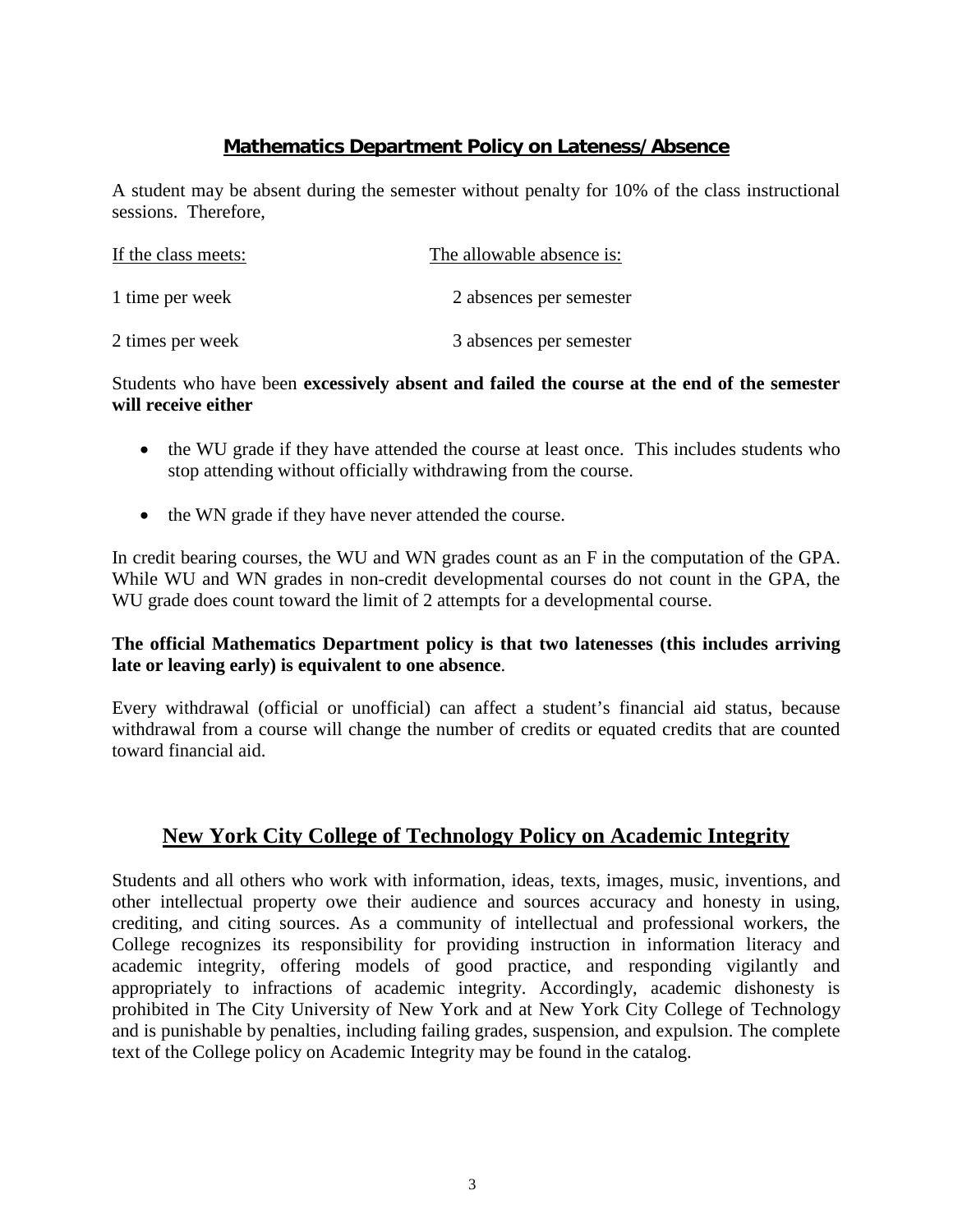**MAT 1272** Statistics **Text:** Elementry Statistic, 5<sup>th</sup> edition, by R. Larson & B. Farber

| <b>Session</b> | <b>Statistics</b>                                                                                                                                    | <b>Homework</b>                                                                            |
|----------------|------------------------------------------------------------------------------------------------------------------------------------------------------|--------------------------------------------------------------------------------------------|
| $\mathbf{1}$   | 1.1 An Overview of Statistics pages 2-5, Examples 1 - 3                                                                                              | <b>P.</b> 6: $1 - 41$ odd                                                                  |
|                | 1.2 Data Classification page 9, Example 1                                                                                                            | <b>P.</b> 13: $7 - 17$ odd                                                                 |
|                | 1.3 Data Collection and Experimental Design pages 16 - 22, Examples 1,<br>3 and 4                                                                    | <b>P.</b> 23: $11 - 15$ odd, $19 - 29$ odd                                                 |
| 2              | 2.1 Frequency Distributions and Their Graphs pages 38 - 46, Examples 1<br>$-6$                                                                       | <b>P.</b> 47: $1 - 31$ odd, 35, 39, 41                                                     |
| 3              | 2.2 More Graphs and Displays pages 53 - 57, Examples 1, 2, and 4                                                                                     | <b>P.</b> 60: 5, 9, 13, 15 – 19 odd, 23, 35, 37                                            |
| $\overline{4}$ | 2.3 Measures of Central Tendency pages 65 – 68 and 71, Examples 1 - 6                                                                                | <b>P.</b> 72: $1 - 11$ odd, $17 - 21$ odd, $25 - 29$ odd                                   |
| 5 <sup>5</sup> | 2.4 Measures of Variation pages 80 - 83, Examples 1 - 4 (Use the                                                                                     | <b>P. 90</b> : 1, 3, 7, 11, 13, 19, 25, 27                                                 |
|                | formula $\sigma^2 = \frac{N \sum x^2 - (\sum x)^2}{N^2}$ and $s^2 = \frac{n \sum x^2 - (\sum x)^2}{n(n-1)}$<br>when                                  |                                                                                            |
|                | calculating the variance for examples done in class)                                                                                                 |                                                                                            |
| 6              | 2.5 Measures of Position pages 100 - 106, Examples 1, 3 - 7                                                                                          | P. 107: 1 -21 odd, 25 - 35 odd, 39 - 45 odd                                                |
| $\tau$         | <b>3.1</b> Basic Concepts of Probability and Counting pages $128 - 137$ , <b>P. 138</b> : 1, 3, 15 - 25 odd, 28, 29, 33 - 41 odd,<br>Examples 1 - 11 | $45, 55 - 61$ odd                                                                          |
| 8              | <b>First Examination</b>                                                                                                                             |                                                                                            |
| 9              | <b>3.2</b> Conditional Probability and the Multiplication Rule pages 145 - 149,<br>Examples 1 - 5                                                    | $\vert$ <b>P.</b> 150: 7 - 19 odd, 23 – 31 odd                                             |
| 10             | <b>3.3</b> The Addition Rule pages 156 - 160, Examples 1 - 5                                                                                         | <b>P.</b> 161: $1 - 25$ odd                                                                |
| 11             | 3.4 Additional Topics in Probability and Counting pages $168 - 173$ , $\mathbf{P. 174}$ : 7, $11 - 31$ odd, $37$ , $43 - 47$ odd<br>Examples 1 - 9   |                                                                                            |
| 12             | 4.1 Probability Distributions pages 190 - 193, Examples 1, 3 and 4                                                                                   | <b>P.</b> 197: $1 - 7$ odd, $13 - 19$ odd, $21 - 25$ odd,<br>$27 - 31$ odd do part (a), 41 |
| 13             | <b>4.1</b> Probability Distributions pages 194 - 196, Examples $5 - 7$ (Use the                                                                      | <b>P.</b> 198: $27 - 31$ odd do parts (c) and (d), 35,                                     |
|                | formula $\sigma^2 = \sum x^2 P(x) - \mu^2$ )                                                                                                         | 37, 43                                                                                     |